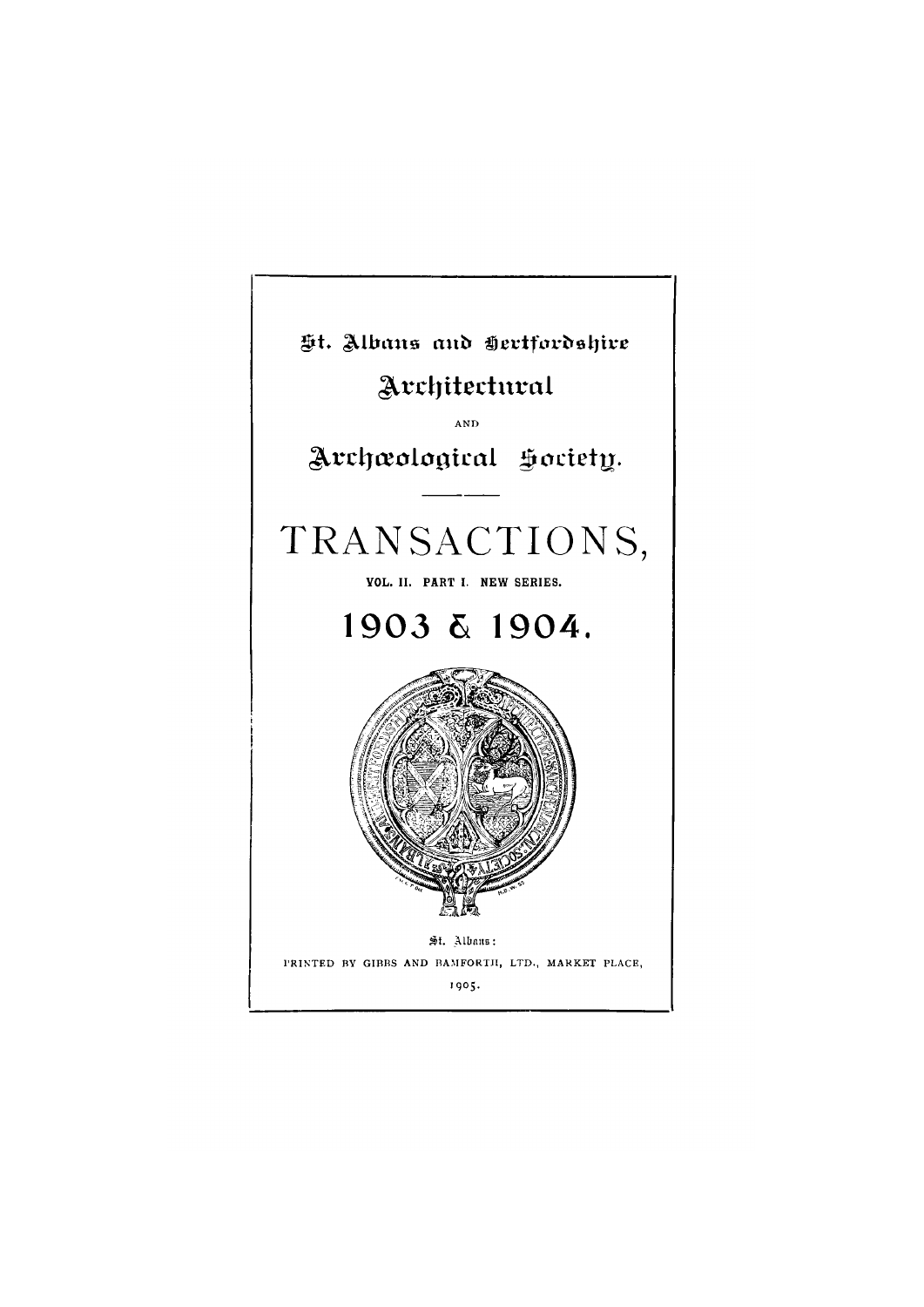![](_page_1_Picture_1.jpeg)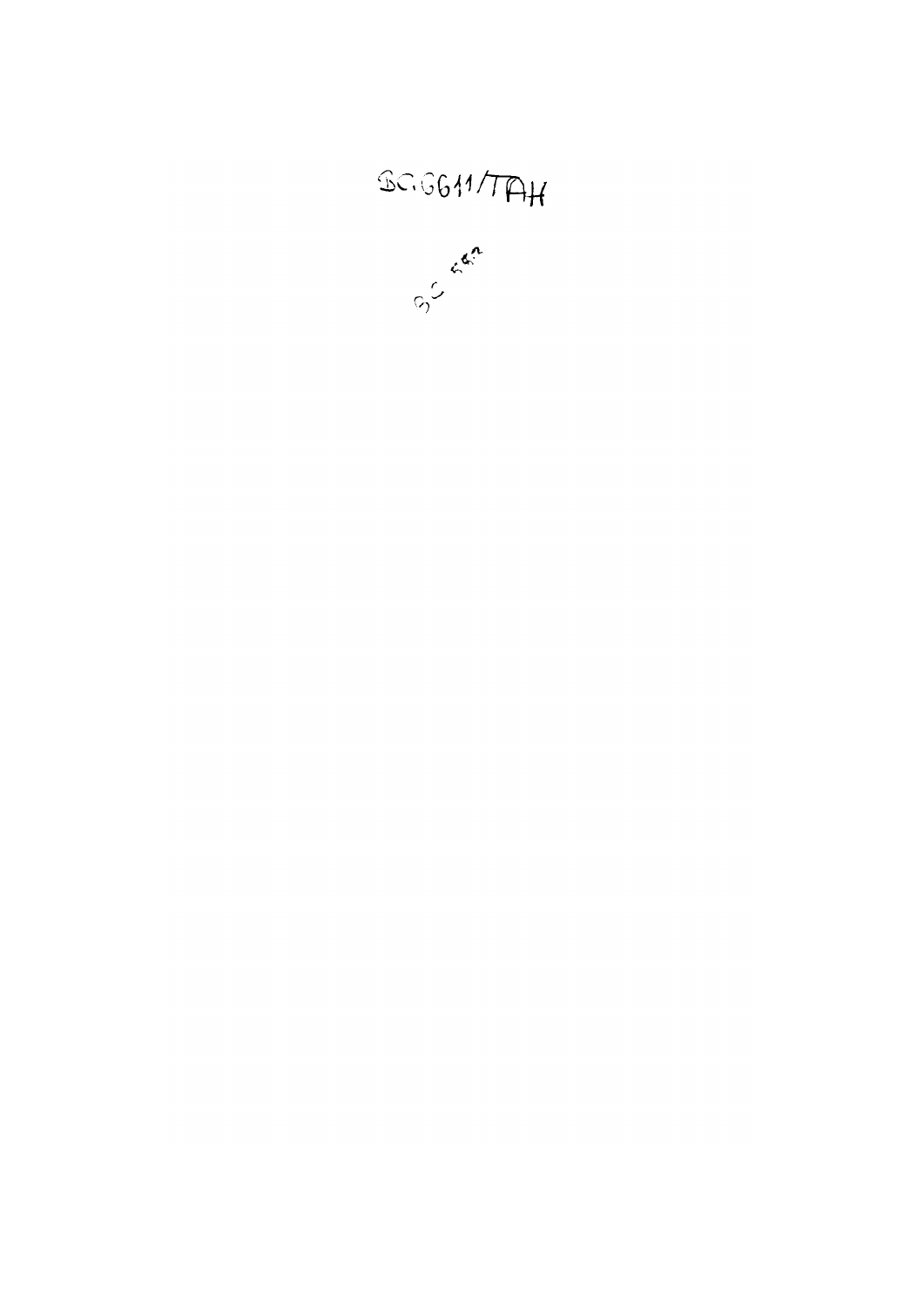# The St. Albans and Hertfordshire Architectural and Archwological Hociety. FOUNDED A.D. 1845.

# Patrons:

IHE MARQUESS OF SALISBURY. THE LORD BISHOP OF ST. ALBANS. LORD ALDENHAM, F.S.A .

President:

THE VERY REV. THE DEAN OF ST. ALBANS.

### $% \mathcal{L}$  Wice - Presidents :

SIR JOHN EVANS, K.C.B., D.C.L., F.K.S., &c. **T h E** EARL OF VERULAM. THE REV. CANON OWEN W. DAVYS, M.A. ERNEST N. WIX, ESQ, M.A. WILLIAM PAGE, ESQ., F.S.A. THE REV. G. H. P. GLOSSOP, M.A.

R . T . ANDREWS, ESQ., **Hertford.**  LEWIS EVANS, ESQ., J.P. , F.S.A. , **Watford.**  THE REV. AND HON. CANON K. GIBBS, M.A., Aldenham.

### Committee:

- 
- A. J. KHODES, ESQ. CHAS. JOHNSON, ESQ., M.A .
- A, E. EKINS, ESQ., F.C.S., J.P.
- $A$ . J. NICHOLSON, ESQ.
- B. WADMORE ESQ., A.R.I.B.A., F.S.I.
- T . VICTOR HODGSON, ESQ.
- A . WHITFORD ANDERSON, ESQ., A.R.I.B.A .
- F. W. AINNEIR TARTE, ESQ., M.S.A.

Honorary Treasurer:

H. J. TOULMIN, J.P.

**Honorary Secretaries:** 

E. STANLEY KENT, ESQ. U. H. ASHDOWN, ESQ., F.R.G.S.

 $H$  Honorary Librarian and Editor of Transactions:  $H$ H. R. WILTON HALL, Esq.

# Local Secretaries: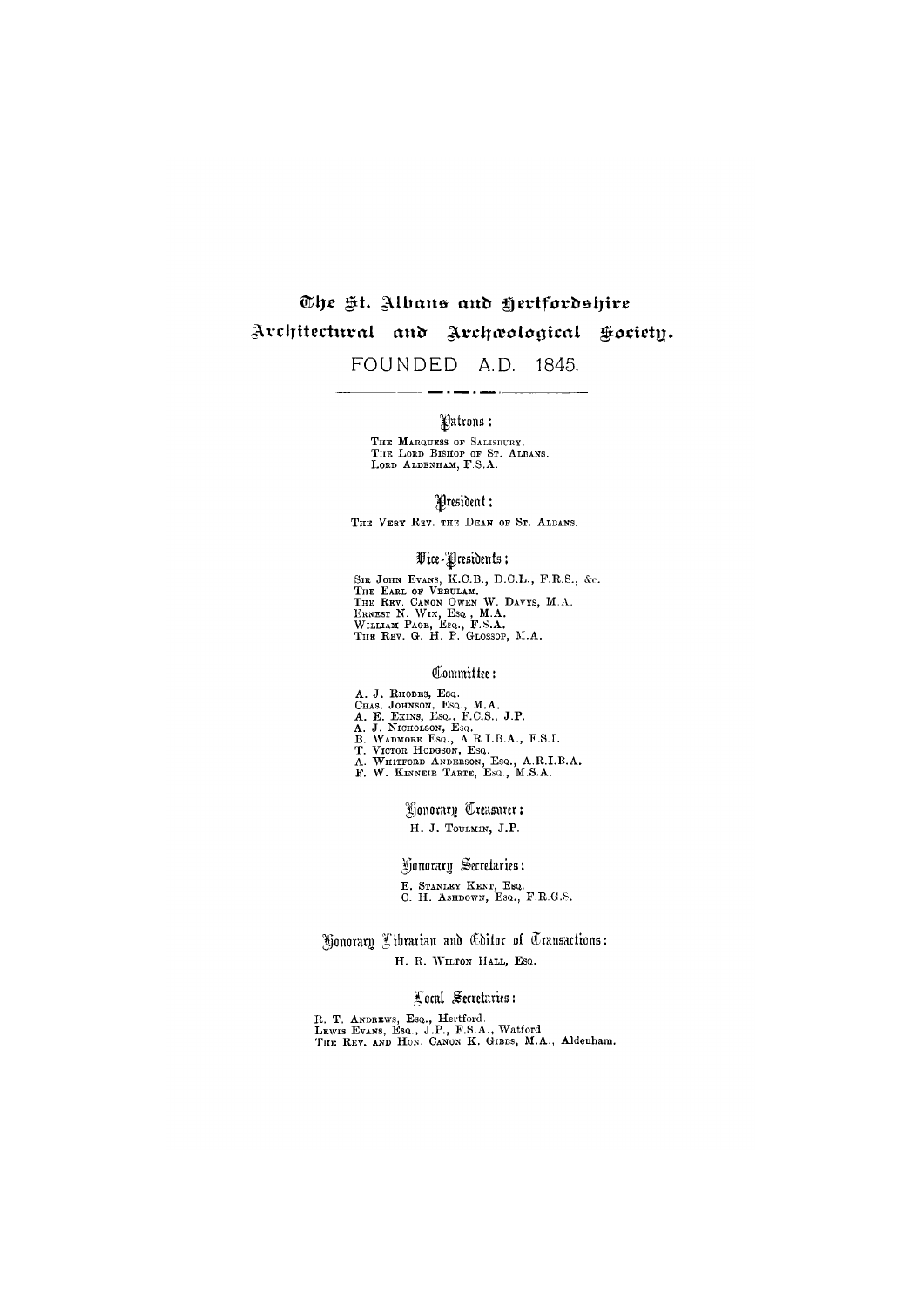# **ST. ALBANS AND HERTS**  Architectural and Archaeological **SOCIETY .**

### **LIST OF MEMBERS.**

#### **HONORARY MEMBERS.**

- **Bicknell, Rev. C. V., M.A., St. Michael's Vicarage, St. Albans.**
- **Browne, Rev. Valentine, M.A., Nuffield Rectory, Henley-on-Thames.**
- **Fowler, Miss R., West London Hospital, Hammersmith, W.**
- **Hall, H. R. Wilton, 16, Walton Street, St. Albans.**
- **Kershaw, Rev. E. D., M.A., Buckhurst, Withyham, Sussex.**
- **Kitton, Mrs. F. G., Pre Mill House, St. Albans.**
- **Lloyd, Mrs. Ridgway, Bricket Road, St. Albans.**
- **Scott, J , Oldrid, M.A., F.R.I.B.A. , 2, Dean's Yard. Westminister, S.W. Seebohm, F., F.S.A., The Hermitage,**
- **Hitchin. Waller, J. G., F.S.A., 75, Charlton**
- **Road, Blackheath, S.E.**

- **Agutter, Dr., F.R.C.O., St. Olaves Cottage, Fritwell, near Banbury.**
- **Alcock, Stanley, The George Hotel, St. Albans.**
- **Aldenham, The Right Hon. Lord, Aldenham House, Elstree.**
- **Anderson, A. Whitford, A.R.I.B.A., 28, High Street, Watford.**
- **•Andrews, R. T., 25, Castle Street, Hertford.**
- **•Andrews, W. F , 27, West Street, Hertford.**
- **Ashdown, C. H., F.R.G.S., Monastery Close, St. Albans.**
- **•Athill, Rev. H., M. A., Digswell Rectory, Welwyn.**
- **Bakewell, W., Dilwyn, Manor Road, St. Albans.**
- **Blake, H. J., The Anchorage, Hatfield Road**
- **Blundell, J. H., The White House, St. Albans.**
- **Bond, A., 68, Alma Road, St. Albans.**
- **Boswell, W. H. C., 9, Clarence Road, St. Albans.**
- **Bourne, H. R. Fox, Greencroft, Bricket Road, St. Albans. Brown, Miss L., Widcombe, Hillside**
- **Road, St. Albans.**
- **•Clarkson, Flint S., F.R.I.B.A., Holland Road, Kensington, W.**
- **Cleghorn, A. W., Brooklands, Brampton Road, St. Albans.**
- **•Davys. Rev. Canon Owen W. , M.A., Wheathampstead Rectory, St. Albans.**
- **Dean, A., Eastfield, Beaconsfield Road,**

**St. Albans. Dickson, James, Townsend, St. Albans. Eales, Rev. A. R. T., M.A., Elstree Rectory. Ekins, A. E., F.C.S., J.P., Rushden, Upper Lattimore Road, St. Albans.** 

#### **MEMBERS.**

#### **An asterisk (\*) signifies a Life Member.**

- **English, Miss S. C., Caldicot, Clarence Road, Harpenden.**
- **•Evans, Lewis, F.S.A., The Russells, Watford.**
- **Evans, Miss, 3, College Street, St. Albans.**
- **Evans, A. Montiville, 25, Alma Road, St. Albans.**
- **•Evans, Sir John, K.C.B., etc., Nash Mills, Hemel Hempstead.**
- **Fannin, R. Seymour, 26, Marlborough Road, St. Albans.**
- **Faulkner, A. J., The Gables, Avenue Road, St. Albans.**
- **Faulkner, Mrs., The Gables, Avenue Road, St. Albans.**
- **Fearnley, Miss Mesnard, Hillside Road, St. Albans.**
- **•Ficklin, Philip Berneys, Tasburgh Hall, near Norwich.**
- **Finn, H. R., Town Hall Chambers, St. Albans.**
- **•Gibbons, Rev. T. G., M.A., Wickham Bishop's Rectory, Witham, Essex.**
- **Gibbs, A. E , F.L.S., Kitchener's Meads, St. Albans.**
- **Gibbs, Rev. and Hon. Canon K., M.A., The Vicarage, Aldenham.**
- **Glossop, Rev. G. H. P., M.A., Romeland House, St. Albans.**
- **Gordon, G. D. H , St. Albans.**
- **Gosselin-Grimshawe, H. R. Hellier, Bengeo, Ware.**
- **Green, W. S., J.P., St. Stephen's, St. Albans.**
- **•Griffith, A. F., 59, Montpellier Road, Brighton.** 
	-

**Hall, Mrs. F. E., Cumberland Cottage, Redbourne.** 

**Hansard, Geo., 1, Lemsford Road, St. Albans.** 

**•Hawkins, Rev. Canon Sir J. C., Bart., M.A., Oxford.**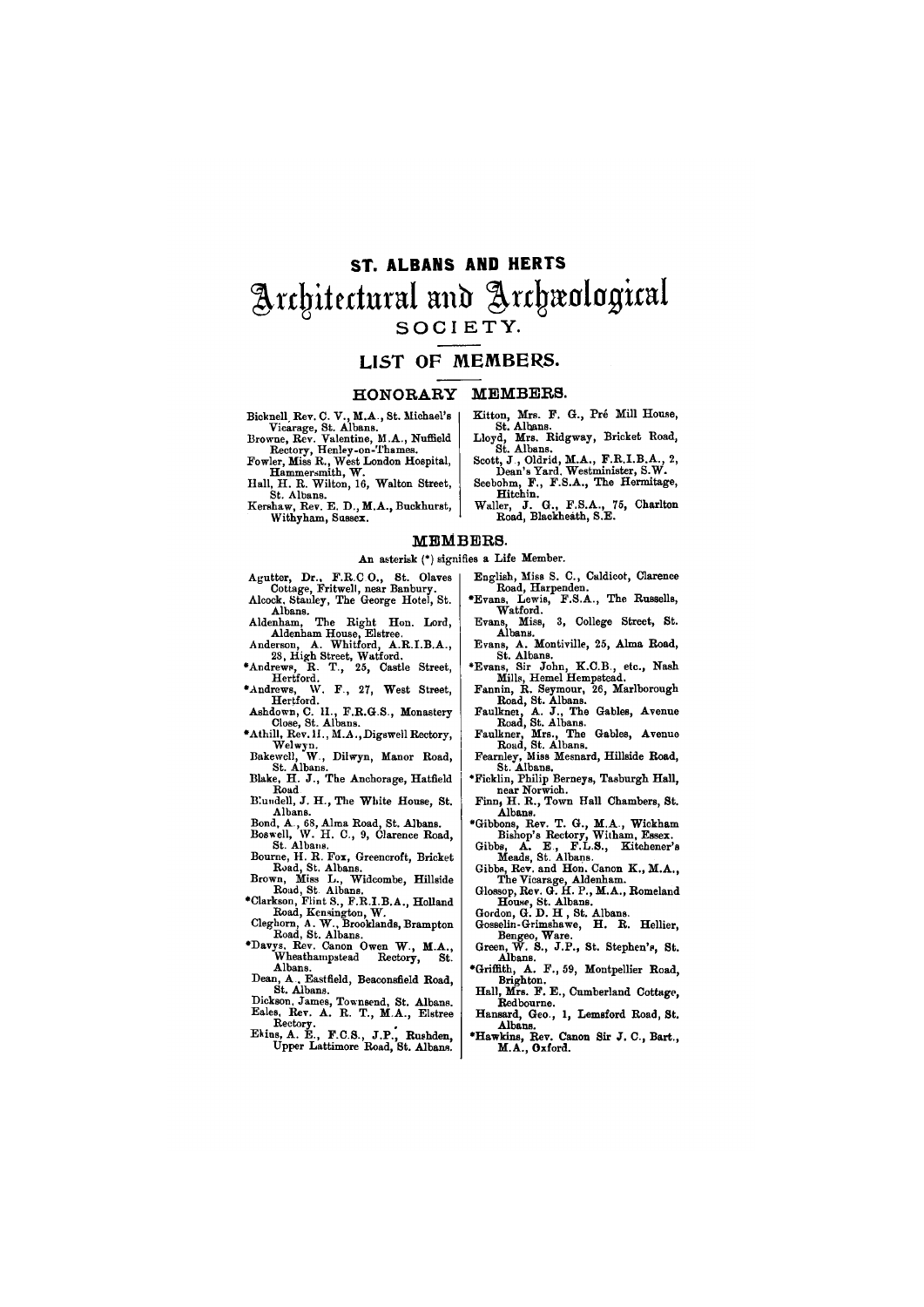### **MEMBER S (CONTINUED).**

**Henderson, J., Ingleside, Weybridge.** 

- **Henderson, Mrs., Ingleside, Weybridge. •Hillier, R. J., M.R.C.S., 153, Pellon Lane, Halifax.**
- **Hillier, W. T., 32, Beaconsfield Road, St. Albans.**

**Hine, Mrs. H., Botesdale, Suffolk.** 

- **Hodding, M. T., Odstock, Lemsford Road, St. Albans.**
- **Hodgson, Victor T., Welcombe, Harpenden.**

**Hopkinson, John, F.L.S , Weetwood, Watford.** 

**Howard, R. L., Danesfield, St. Albans. Johnson, Charles, M.A., Summerhill,** 

- **Avenue Road, St. Albans. •Kennedy, Rev. J., M.A., Fernhill,**
- **Charmouth, Dorset. Kent, E. Stanley, Holywell Lodge, St.**
- **Albans. •Keyser, C. E., F.S.A.; Aldermaston**
- **Court, Reading.**
- **Knight, Mrs. M. C., 82, Church Road, Richmond, Surrey.**
- **Lee, Miss Grace, 31, Holywell Hill, St. Albans.**
- **Library of Congress, Washington,U.S. A.**  Linzell, J. J., Nunsmead, London Road, **St. Albans.**
- **•Lipscomb, Rev. C., M.A., How, Norwich.**
- **•Lipscomb, Eustace, M.D., J.P., Holywell Hill, St. Albans.**
- **•Lipscomb, Rev. F., M.A., Frogmore Vicarage, St. Albans,**
- **Lowe, W. R. L , Middlewych, St.Albans. Lydekker, Mrs., Harpenden.**
- **•Martin, G. E., Hitchin,**
- **•Martineau, Miss, Rougemont, Budleigh Salterton, South Devon.**
- **Maynard, R. J., 4, Stauhope Road, St. Albans.**
- **Millard, Walter, Benslow Lane, Hitchin. Morgan, W. Carey, B.A., Avenue Road, St. Albans.**
- **Morison, J., M.D., Thirlestane, St. Albans.**
- **Mowat, G., Saxmundham, Suffolk.**
- **Nelson, Mrs., Wilfords, Bricket Road, St. Albans.**
- **Nicholson, A. J. , Nepigon, Lemsford Road, St. Albans.**
- **Norman, F. H., Moor Place, Hadham.**
- **Oliver, Andrew, F.R.I.B.A., 5, Queen's Gardens, Bayswater, W.**
- **•Page, William, F.S.A., 19, Overstrand Mansions, Battersea Park, S.W.**
- **Palmer, George, Annaberg, Upper Lattimore Road, St. Albans.**
- **Palmer, Miss E. M., Annaberg, Upper Lattimore Road, St. Albans.**
- **Pedder, Hugh, Victoria Street, St. Albans.**
- 

**Phillimore, W. P. W., 124, Chancery Lane, W.C. Phillips, A. F., J.P., Torrington House, St. Albans.** 

- **Pollard, Mrs., Bell Vue, Bengeo, Hertford.**
- **Pope, Mrs., The Red House, Redbourne. Puddicombe, Mrs., London Road, St. Albans.**
- **Purchase, W. , Netherbury, Clarence Road, St. Albans.**
- **Rhodes, A. J., Marlborough Road, St. Albans.**
- **Rider, J., Clarence Lodge, St. Albans.**
- **•Ross, Captain G. E., 8, Collingham Gardens, W.**
- **St. Albans, The Right Rev. the Bishop of, The Old Rectory, St. Albans.**
- **St. Albans, The Very Rev. the Dean of, The Deanery, St. Albans.**
- **Salisbury, The Marquess of, Hatfield House.**
- **Savage, J , 61, Verulam Road, St. Albans.**
- **Scott, Lady, Ramleh, College Road, Norwood, S.E.**
- **Seebohm, F., F.S.A., The Hermitage, Hitchin.**
- **•Silvester, F.. London Road, St. Albans.**
- **Smith, A. F., Netria, Bricket Road, St. Albans.**
- **•Smyth, Colonel E , Firwood, Chalford, Stroud, Gloucestershire.**
- **Squires, Rev. R. A., St. Peter's Vicarage, St. Albans.**
- **Tarte, F. W. Kinneir, M.S.A., 12, St. Peter's Street, St. Albans.**
- **•Toulmin, H. J., J.P., The Pre, St. Albans.**
- **Thorpe, Mrs., 36, Holywell Hill, St. Albans.**
- **Turle, Mrs., Cambridge Lodge, Hatfield Road, St. Albans.**
- **Verulam, The Right Hon. the Earl of, Gorhambury, St. Albans.**
- **Wadmore, Beauchamp, A.R.I.B.A., F.S.I , Holywell Hill, St. Albans.**
- **Wallen, F., 96, Gower Street, London, W.C.**
- **White, Miss Rose, St. Andrews, Church Crescent, St. Albans.**
- **White, Mrs. S. M., Elmsleigh, Bricket Road, St. Albans.**
- **Wigram, The Rev. Canon, M.A., Watling House, St. Stephen's, St. Albans.**
- **Wix, Ernest N., M.A., Holywell House, St. Albans.**
- **Wolfe, H. J., Braintrees, Harpenden.**
- **Woodman, T. Foster, Beaconsfield Road, St. Albans.**
- **Woollam, Charles, J.P., The Abbey Mills, St. Albans.**
- **Woolman, J., Public Library, Watford. Worssam, H. J., Marlborough House,**
- **St. Albans.**
- 

**Worthington, Rev. H. B., M.A., Christ Church Vicarage, St. Albans.**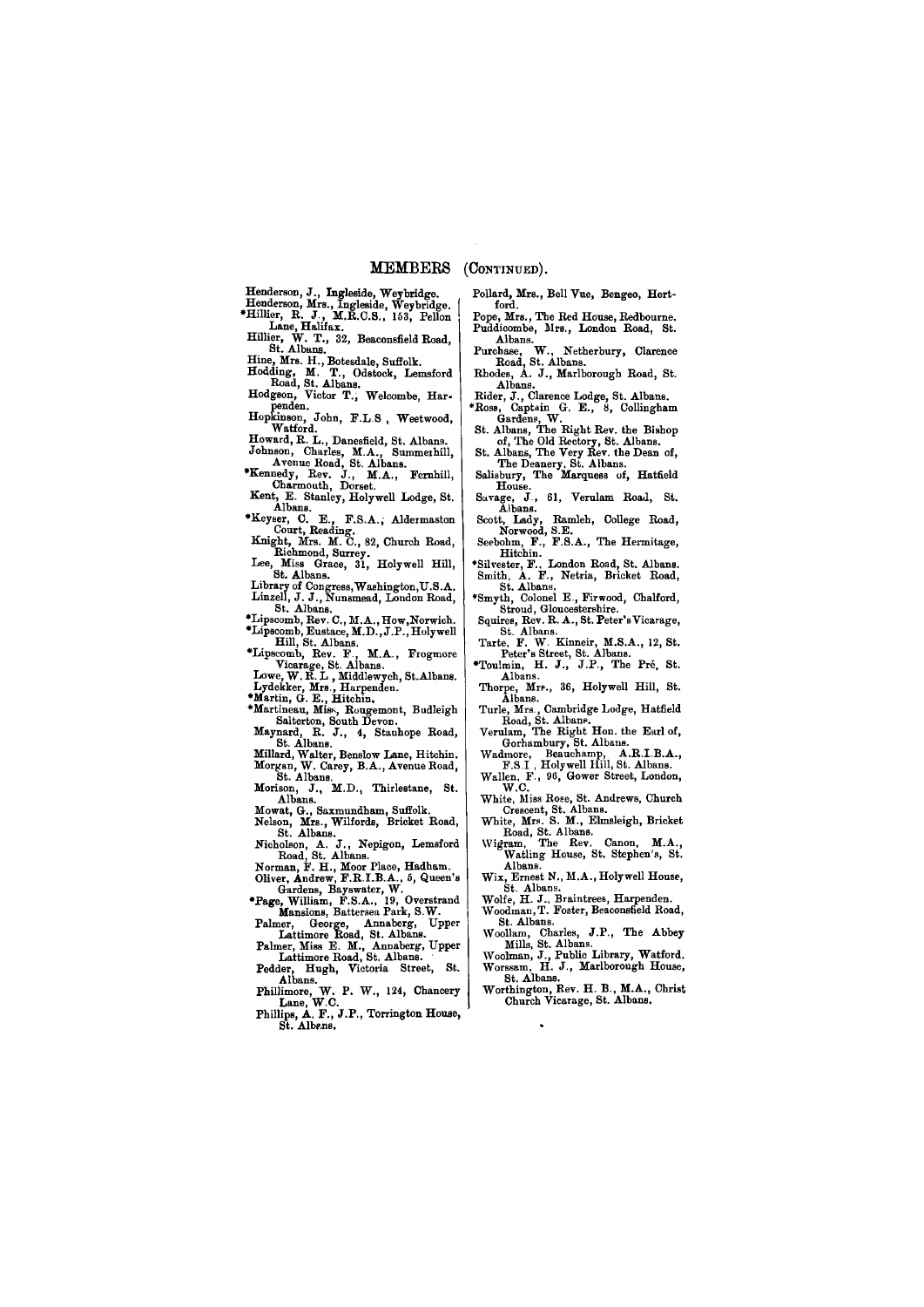# LIST OF ILLUSTRATIONS.

### **PLATES.**

 $\mathcal{L}^{\text{max}}_{\text{max}}$  and  $\mathcal{L}^{\text{max}}_{\text{max}}$ 

Carvings in Herts Churches—

FACING PAGE

| ı.<br>2.<br>3.         | Aldenham<br>$\ddot{\phantom{a}}$<br>Wheathampstead<br>Westmill<br>$\ddot{\phantom{0}}$     | ۰.<br>. .                   | $\ddot{\phantom{1}}$<br>$\ddot{\phantom{0}}$ | . .<br>. .                                   | . .<br>$\ddot{\phantom{0}}$                  | . .                                          | .,<br>$\ddot{\phantom{0}}$  | $\ddot{\phantom{1}}$<br>$\bullet$ .<br>- 1<br>$\ddot{\phantom{1}}$ | ,,<br>,,        | 5    |
|------------------------|--------------------------------------------------------------------------------------------|-----------------------------|----------------------------------------------|----------------------------------------------|----------------------------------------------|----------------------------------------------|-----------------------------|--------------------------------------------------------------------|-----------------|------|
| 4.                     | Ardeley                                                                                    | . .                         | . .                                          | $\ddot{\phantom{0}}$                         | $\ddot{\phantom{0}}$                         | . .                                          | $\ddot{\phantom{1}}$        |                                                                    | ,,              |      |
| 5.                     | $\ddot{\phantom{a}}$<br>Offley<br>$\ddot{\phantom{1}}$                                     | . .<br>$\ddot{\phantom{0}}$ | $\ddot{\phantom{1}}$<br>$\ddot{\phantom{0}}$ | $\ddot{\phantom{a}}$<br>$\ddot{\phantom{1}}$ | $\ddot{\phantom{1}}$<br>$\ddot{\phantom{a}}$ | $\ddot{\phantom{1}}$<br>$\ddot{\phantom{1}}$ | . .                         | ٠.<br>$\ddot{\phantom{1}}$                                         | ,,<br>$, \cdot$ | 8    |
| G.                     | Flamstead<br>$\ddot{\phantom{0}}$                                                          | $\ddot{\phantom{0}}$        | $\ddot{\phantom{1}}$                         | $\ddot{\phantom{a}}$ .                       | $\ddot{\phantom{1}}$                         | $\cdot$ .                                    | $\bullet$ .                 | .                                                                  | $, \,$          |      |
| 7.                     | Flamstead<br>$\sim$                                                                        | $\ddot{\phantom{1}}$        | $\ddot{\phantom{1}}$                         | $\ddot{\phantom{1}}$                         | $\ddot{\phantom{a}}$                         |                                              | . .                         | ٠.                                                                 | ,,              |      |
| 8.<br>9.<br>10.<br>11. | Kensworth<br>$\ddot{\phantom{a}}$<br>King's Walden                                         | ٠.                          | $\ddot{\phantom{a}}$                         | $\ddot{\phantom{0}}$                         |                                              | . .                                          | . .                         | $\ddot{\phantom{1}}$                                               | ٠,              |      |
|                        | King's Walden                                                                              | . .<br>٠.                   | $\ddot{\phantom{1}}$<br>٠.                   | $\ddot{\phantom{a}}$<br>. .                  | . .<br>. .                                   | $\ddot{\phantom{1}}$<br>. .                  | $\ddot{\phantom{a}}$<br>. . | $\ddot{\phantom{a}}$<br>. .                                        | ,,              | 9    |
|                        | Sandridge                                                                                  | . .                         |                                              |                                              |                                              |                                              | $\ddot{\phantom{1}}$        | $\ddot{\phantom{1}}$                                               | ,,<br>,,        |      |
| 12.                    | King's Walden                                                                              | $\ddot{\phantom{0}}$        | $\ddot{\phantom{0}}$                         | $\ddot{\phantom{1}}$                         | . .                                          | . .                                          | $\ddot{\phantom{0}}$        | . .                                                                | ,,              |      |
| 13.<br>14.             | Kimpton<br>$\ddot{\phantom{0}}$                                                            | . .                         | . .                                          | ٠.                                           | . .                                          | . .                                          | . .                         | $\bullet$ .                                                        | ,,              | 10   |
|                        | Standon<br>. .                                                                             | ٠.                          | $\ddot{\phantom{1}}$                         | $\ddot{\phantom{0}}$                         | . .                                          | $\ddot{\phantom{1}}$                         | $\ddot{\phantom{1}}$        | $\ddot{\phantom{a}}$                                               | ,,              |      |
| 15.                    | North Mimms<br>Flamstead                                                                   | $\ddot{\phantom{0}}$        | ٠.                                           | $\ddot{\phantom{1}}$                         |                                              |                                              | . .                         | $\ddot{\phantom{1}}$                                               | $, \,$          |      |
| 16.<br>17.             | $\ddot{\phantom{0}}$<br>Caldecot<br>. .                                                    | ٠.<br>. .                   | . .<br>٠.                                    | . .<br>$\ddot{\phantom{a}}$                  | $\ddot{\phantom{0}}$<br>. .                  | . .<br>$\ddot{\phantom{a}}$                  | $\ddot{\phantom{1}}$<br>٠.  | $\ddot{\phantom{1}}$<br>$\ddot{\phantom{a}}$                       | $, \,$          | 11   |
|                        | Early Pigeon Houses-                                                                       |                             |                                              |                                              |                                              |                                              |                             |                                                                    | , ,             |      |
| 1.                     | Graveley Bury                                                                              | $\ddot{\phantom{0}}$        |                                              |                                              |                                              |                                              |                             |                                                                    |                 |      |
| 2.                     | Graveley Hall                                                                              | . .                         | $\ddot{\phantom{1}}$                         | $\ddot{\phantom{1}}$<br>. .                  | $\ddot{\phantom{1}}$                         | $\bullet$<br>$\ddot{\phantom{1}}$            | . .<br>. .                  | $\ddot{\phantom{1}}$<br>o k                                        | ,,<br>,         | 29   |
| 3.                     | Little Gaddesdon                                                                           | $\ddot{\phantom{a}}$        | $\ddot{\phantom{1}}$                         | $\ddot{\phantom{0}}$                         | $\ddot{\phantom{a}}$                         | $\ddot{\phantom{1}}$                         | . .                         | $\ddot{\phantom{a}}$                                               | ,,              |      |
|                        | Sandridge Church-                                                                          |                             |                                              |                                              |                                              |                                              |                             |                                                                    |                 |      |
|                        | Chancel Screen, 1883                                                                       | $\ddot{\phantom{a}}$        |                                              |                                              |                                              |                                              |                             |                                                                    | ,,              | 36   |
|                        | Duke Humphrey's Monument                                                                   |                             | $\ddot{\phantom{0}}$                         |                                              |                                              |                                              |                             |                                                                    | ,,              | 80   |
|                        |                                                                                            |                             |                                              |                                              |                                              |                                              |                             |                                                                    |                 |      |
|                        | ENGRAVINGS IN TEXT.                                                                        |                             |                                              |                                              |                                              |                                              |                             |                                                                    |                 |      |
|                        | Sandridge Church-                                                                          |                             |                                              |                                              |                                              |                                              |                             |                                                                    |                 |      |
|                        |                                                                                            |                             |                                              |                                              |                                              |                                              |                             |                                                                    |                 | PAGE |
| 1.                     | Ground Plan, 1883                                                                          |                             | $\sim$                                       | . .                                          |                                              |                                              | κ.                          | ٠.                                                                 |                 | 38   |
| $^{2}$ .               | View from SE., cir. 1800                                                                   |                             |                                              | $\ddot{\phantom{a}}$                         | $\ddot{\phantom{1}}$                         |                                              | Ω.                          | . . 1                                                              | ,,              | 43   |
| 3.                     | View from W., $cir. 1800$                                                                  |                             |                                              | $\ddot{\phantom{1}}$                         | . .                                          | . .                                          | $\ddot{\phantom{1}}$        | .                                                                  | ,,              |      |
| 4.                     | View from NE., cir. 1800-1820                                                              |                             |                                              | $\bullet$                                    |                                              |                                              |                             | $\ddot{\phantom{1}}$                                               | ,,              | 46   |
|                        | Humphrey, Duke of Gloucester-                                                              |                             |                                              |                                              |                                              |                                              |                             |                                                                    |                 |      |
| 1.                     | Library and Divinity School, Oxford                                                        |                             |                                              |                                              |                                              |                                              |                             |                                                                    |                 | 69   |
|                        | Portrait from MS. in the Library of Oriel College, Oxford                                  |                             |                                              |                                              |                                              |                                              |                             |                                                                    | , ,             |      |
| 2.                     |                                                                                            |                             |                                              |                                              |                                              |                                              |                             |                                                                    | $\bullet$       | 70   |
| 3.                     | Engraved Portrait from the Bodleian                                                        |                             |                                              |                                              |                                              |                                              | $\ddot{\phantom{0}}$ .      | $\ddot{\phantom{1}}$                                               | $, \,$          | 75   |
| 4.                     | Armorial Bearings from the Bodleian MS. Ashmole                                            |                             |                                              |                                              |                                              |                                              | $\sim$ .                    | $\ddot{\phantom{a}}$                                               | ,,              | 77   |
| 5.                     | Portraits of Duke Humphrey and Eleanor Cobham, from<br>the St. Alban's Book of Benefactors |                             |                                              |                                              |                                              |                                              |                             |                                                                    | ,,              | 78   |
|                        |                                                                                            |                             |                                              |                                              |                                              |                                              |                             |                                                                    |                 |      |
|                        |                                                                                            |                             |                                              |                                              |                                              |                                              |                             |                                                                    |                 |      |
|                        | The Great Gateway of St. Alban's Monastery-                                                |                             |                                              |                                              |                                              |                                              |                             |                                                                    |                 |      |
| 1.                     | View from S.E.                                                                             | $\ddot{\phantom{a}}$        | $\ddot{\phantom{0}}$                         |                                              |                                              |                                              |                             |                                                                    |                 | 88   |
| 2.                     | Ground Floor Plan                                                                          |                             |                                              |                                              |                                              |                                              |                             |                                                                    | $\overline{1}$  | 101  |
| 3.                     | First Floor Plan                                                                           | $\ddot{\phantom{a}}$        |                                              | $\ddot{\phantom{a}}$                         |                                              |                                              | ٠.                          |                                                                    | ,, 102          |      |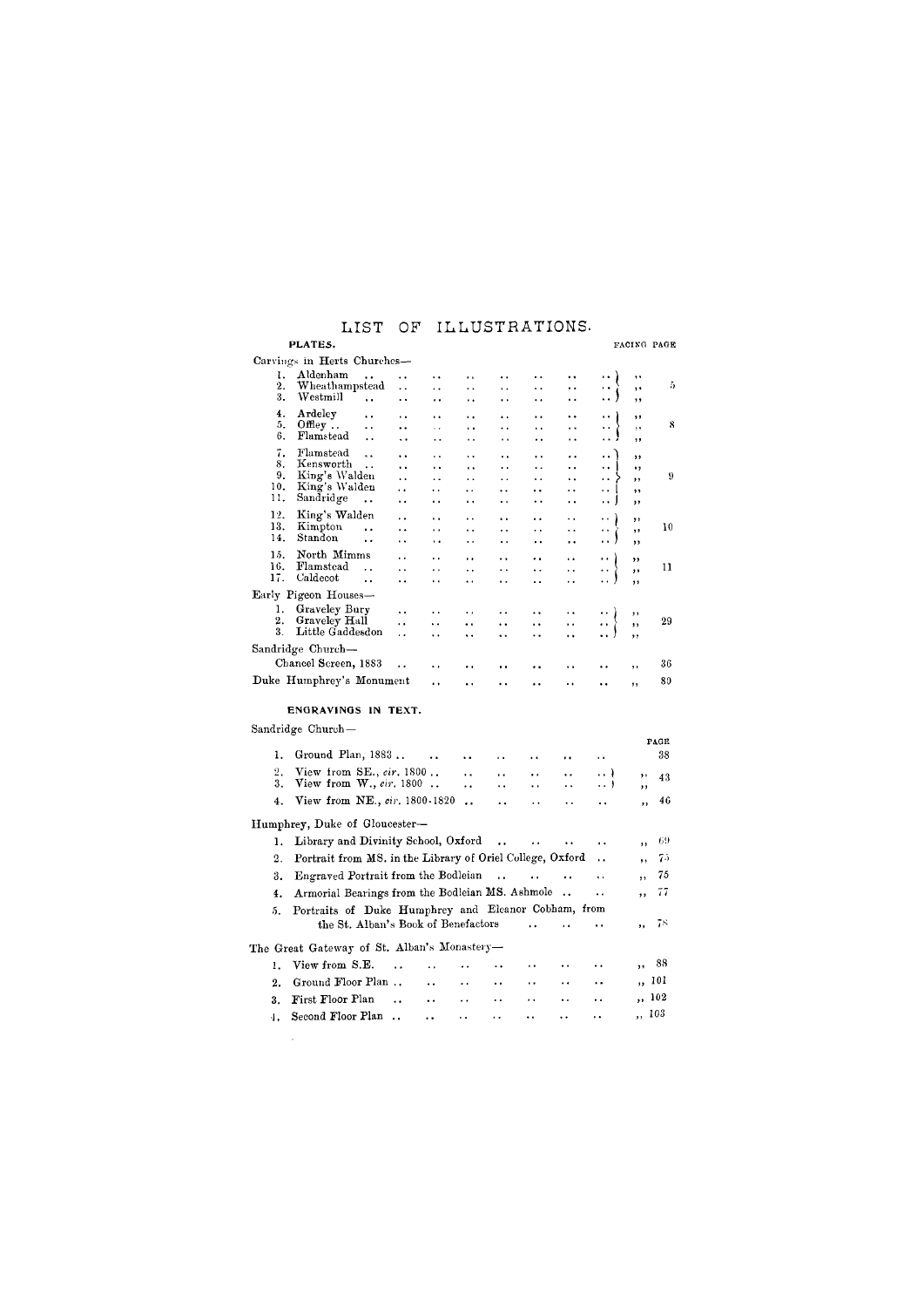# CONTENTS .

|                                                                       |                      |                      |                      |                      |                      |                      |                      |                      |                      | <b>PAGE</b>     |
|-----------------------------------------------------------------------|----------------------|----------------------|----------------------|----------------------|----------------------|----------------------|----------------------|----------------------|----------------------|-----------------|
| List of Officers and Committee                                        |                      |                      |                      | $\bullet$            | $\ddot{\phantom{a}}$ |                      | ٠.                   | $\ddot{\phantom{0}}$ | $\bullet$ .          |                 |
| List of Members                                                       |                      |                      | i.                   | $\bullet$ $\bullet$  | $\ddot{\phantom{0}}$ | ٠.                   | . .                  |                      | $\ddot{\phantom{a}}$ |                 |
| Proceedings<br>$\sim$                                                 | $\ddot{\phantom{a}}$ | $\ddot{\phantom{a}}$ | $\bullet$            | . .                  |                      |                      | . .                  | $\ddot{\phantom{a}}$ |                      | $\ldots$ 1 to 4 |
| Papers-                                                               |                      |                      |                      |                      |                      |                      |                      |                      |                      |                 |
| Some Ornamental Carvings in Herts Churches, by A. Whitford Anderson,  |                      |                      |                      |                      |                      |                      |                      |                      |                      |                 |
| A.R.I.B.A.                                                            | $\ddot{\phantom{a}}$ |                      |                      |                      |                      |                      |                      |                      | $\ddot{\phantom{0}}$ | 5               |
| St. Wulfstan and His Connection with St. Alban's Abbey, by Mrs. F. B. |                      |                      |                      |                      |                      |                      |                      |                      |                      |                 |
| Henderson                                                             | $\ddot{\phantom{a}}$ |                      | $\ddot{\phantom{a}}$ | $\ddot{\phantom{1}}$ | $\ddot{\phantom{a}}$ | $\ddot{\phantom{a}}$ | $\ddot{\phantom{a}}$ | $\bullet$            | . .                  | 11              |
| Early Pigeon Houses, by George Mowat, M.D.                            |                      |                      |                      |                      |                      | $\ddot{\phantom{a}}$ | $\ddot{\phantom{a}}$ | $\ddot{\phantom{a}}$ | $\ddot{\phantom{a}}$ | 29              |
| The Parish Church of St. Leonard's, Sandridge, by Rev. John Griffith, |                      |                      |                      |                      |                      |                      |                      |                      |                      |                 |
| $LL.D.$ .                                                             | $\ddot{\phantom{a}}$ | $\ddot{\phantom{0}}$ | $\ddot{\phantom{a}}$ | $\ddot{\phantom{a}}$ | $\ddot{\phantom{a}}$ | $\ddot{\phantom{a}}$ | $\ddot{\phantom{a}}$ |                      | $\ddot{\phantom{a}}$ | 32              |
| Some Dates in the History of St. Leonard's, Sandridge, by Rev. J. A.  |                      |                      |                      |                      |                      |                      |                      |                      |                      |                 |
| Cruikshank, M.A.                                                      |                      | $\ddotsc$            | $\ddot{\phantom{a}}$ | $\sim$               | $\ddot{\phantom{a}}$ | $\ddot{\phantom{a}}$ |                      |                      | . .                  | 39              |
| Vicars of Sandridge, by Rev. H. Fowler and H. R. Wilton Hall          |                      |                      |                      |                      |                      |                      |                      |                      |                      | 45              |
| Humphrey, Duke of Gloucester, by Mrs. Maude C. Knight                 |                      |                      |                      |                      |                      |                      |                      |                      |                      | 51              |
| Salisbury Hall, by Charles Henry Ashdown, F.R.G.S.                    |                      |                      |                      |                      |                      |                      |                      | $\ddot{\phantom{a}}$ | $\ddot{\phantom{a}}$ | 86              |
| The Great Gateway of St. Alban's Monastery, by Charles Henry          |                      |                      |                      |                      |                      |                      |                      |                      |                      |                 |
| Ashdown, F.R.G.S.                                                     |                      |                      | $\ddot{\phantom{a}}$ | $\ddot{\phantom{a}}$ | $\ddot{\bullet}$     |                      | ٠.                   |                      | ο.                   | 88              |
| A List of Papers read before the Society, 1845 to 1905, compiled by   |                      |                      |                      |                      |                      |                      |                      |                      |                      |                 |
| H. R. Wilton Hall                                                     |                      | $\ddot{\phantom{a}}$ |                      | $\ddot{\phantom{1}}$ |                      | $\ddot{\phantom{1}}$ | $\ddot{\phantom{1}}$ |                      | $\ddot{\phantom{a}}$ | 104             |
| Balance Sheet for 1902                                                |                      | $\ddot{\phantom{a}}$ | $\ddot{\phantom{a}}$ | $\ddot{\phantom{0}}$ | . .                  | $\ddot{\phantom{1}}$ | $\cdot$ .            | $\ddot{\phantom{0}}$ | . .                  | 115             |
| Balance Sheet for 1903                                                |                      | $\ddot{\phantom{a}}$ | $\ddot{\phantom{a}}$ | $\ddot{\phantom{a}}$ | $\ddot{\phantom{0}}$ | $\ddot{\phantom{0}}$ | . .                  | . .                  |                      | 116             |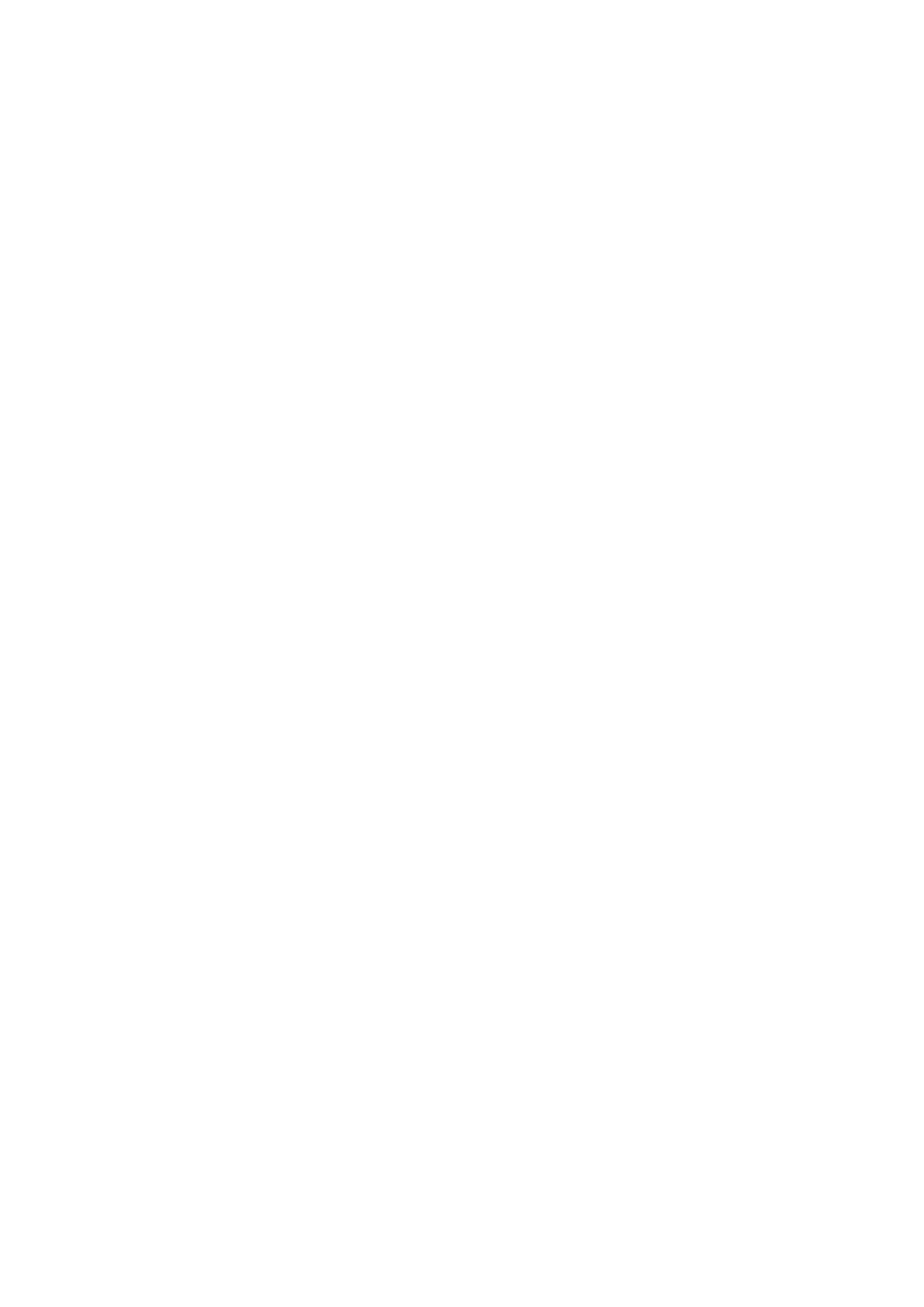# St. Albans and Herts Architectural and Archaeological Society.

Present—The Very Rev. the Dean of St. Albans, in the chair; also Mr. and Mrs. Knight, the Rev. W. H. and Mrs. Turle, Mr. and Mrs. F. G. Kitton, Messrs. E. Stanley Kent, E. S. Wolfe, G. Gaffe, W. R. L. Lowe, A. E. Gibbs, F. Palmer, C. Johnson, A. E. Ekins ; and Mr. and Mrs. C. H. Ashdown; with the Hon. Secretaries, Mr. W. Page and Mr. R. J. Hillier, and many others.

### PROCEEDINGS.

### Meeting held at the Herts County Museum October 3lst, 1902.

The following new members were elected: - Mr. F. J. Linzell, Mr. Hugh Pedder, Mr. H. Maurice, Mr. Leighton, Miss English, and Miss Rumball.

Mr. F. G. Kitton moved the following resolution, which was carried unanimously: $-\mathbf{``}$ That the thanks of this Society be accorded to Mr. Harry Brown (of Messrs. Munt, Brown & Co.), to Mr. T. A. Martin, manager of the Factory, and to Messrs Hiskett and Ewer, decorators, for the sympathetic manner in which they have carried out the restoration of the moulded plaster work on the front of the Old House, No. 13, Fishpool Street; and, that the Society shall notify its appreciation of the action of Mr. E. S. Harvey, the present owner of the Ancient Buildings, and Mr. T. Foster-Woodman, the architect, at the upper corner of George Street, in preserving that interesting structure, and in exposing to view the timber framing, which had been previously obscured."

The minutes of the last meeting were read and confirmed.

Mrs. F. T. Knight then read a most interesting and exhaustive Paper "On the History and Times of Humphrey, Duke of Gloucester, and his connection with the Abbey of St. Albans."

After some remarks on the Paper, by the Very Rev. the Dean, Mr. Gaffe, and Mr. Kitton, a vote of thanks to Mrs. Knight for her admirable paper was proposed by Mr. Page, seconded by Mr. Ekins,

and carried unanimously.

A vote of thanks to the Dean, proposed by Mr. Kitton, seconded by Mr. A E. Gibbs, was carried unanimously.

**LEWIS EVANS.** 

Dec 2nd, 1902.

**A**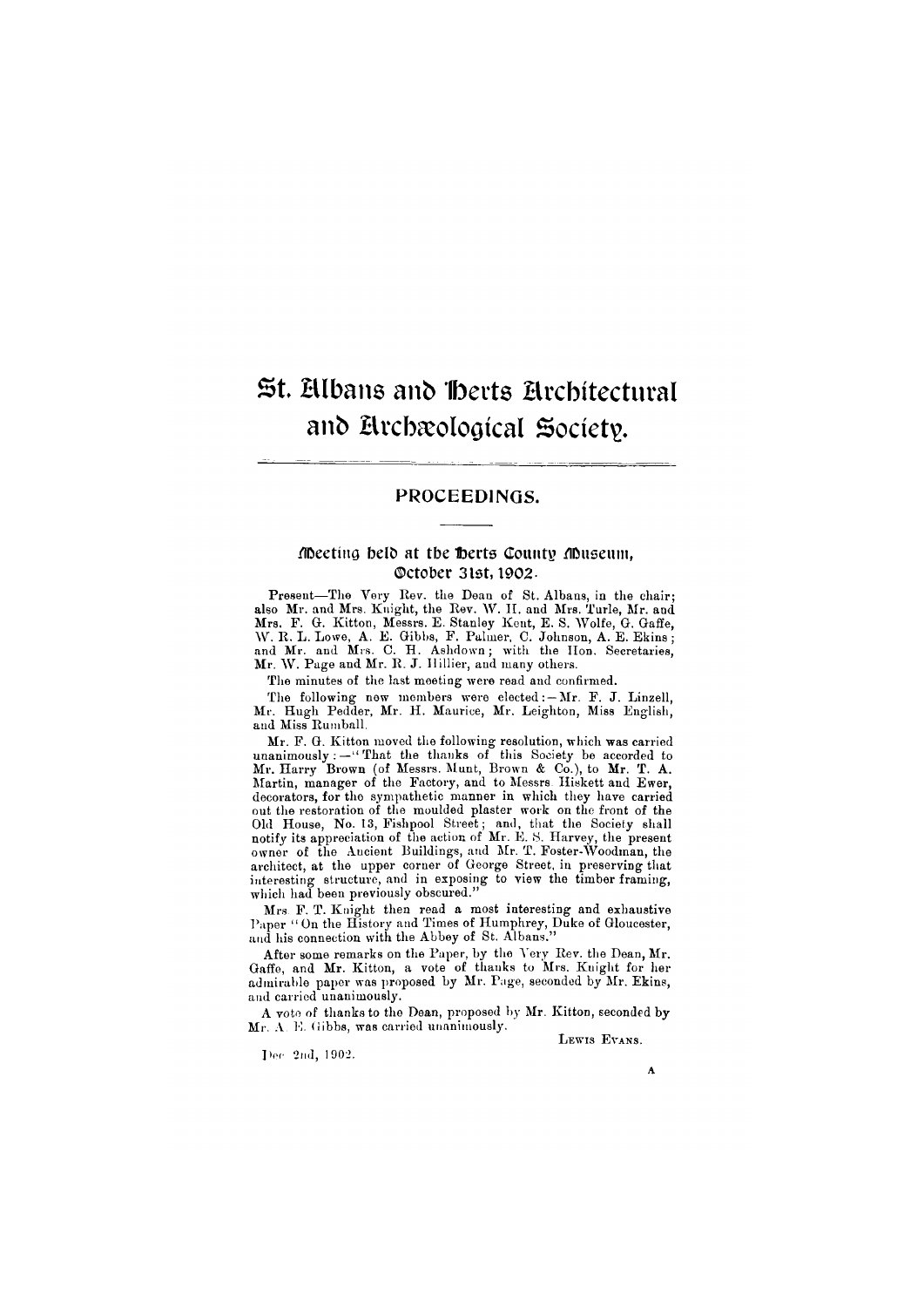### **2 PROCEEDINGS.**

## General Meeting of the Society in conjunction with tbe " Hertfordshire Natural History Society and Field Club," belt) at tbe Herts County Museum, December 2nd, 1902.

Present—Mr. Lewis Evans in the chair ; also Mr. Kitton, Mr. and Mrs. A. E. Gibbs, Mr. Knight, Mr. and Mrs. Hine. the Rev. Canon Wigram, Mrs. Pope, Mr. Hopkinson, Mr. F. Palmer, and others, with Mrs. Knight, Hon. Secretary.

The minutes of the last meeting were read and confirmed.

Mr. Gibbs announced that a copy of the " Transactions for the Year, 1883," which had been lost, had been kindly replaced by the gift of a new copy of that date from Mrs. Kitton.

The following new member was elected:—Mrs. Pope, Ridgmont Road, proposed by Mrs. Knight, and seconded by Mr. A. J. Rhodes.

### disecting of the Society, held at the sperts County Museum on February 19th, 1903.

Mr. Herbert George Fordham then read an interesting Paper on " County Maps and the Books in which they are found, with special reference to the Maps of Hertfordshire," illustrated by a collection of Topographical Works and County Atlases.

At the conclusion of the Paper, the Chairman expressed the thanks of the two Societies to the lecturer, remarking upon the great amount of research such a subject required, and which Mr. Fordham had evidently given to it, as shown by the exhaustive character of his Paper.

The formal vote of thanks to the lecturer was proposed by Mr. Hopkinson, seconded by Canon Wigram, and carried unanimously.

A vote of thanks to the Chairman was proposed by Mr. Kitton, seconded by Mr. Montague Jones, and carried unanimously.

W. H. TURLE.

February 19th, 1903.

Present—The Rev. W. H. Turle, in the chair; also Messrs. Rhodes, Wilton Hall, W. **J.** Hardy, **J.** Blake, Grimwood, H. Gilpin, S. Flint Clarkson, Mrs. and Miss Fox Bourne, Mrs. Blake, Mrs. H. Gilpin, Mrs. Tarte, Mrs. Hansard, Mrs. Clarkson, Miss Rumball, Mr. Knight, and the Secretaries, Mrs. Knight and Mr. R. **J.** Hillier.

The minutes of the last meeting were read and confirmed. Mr. W. H. C. Boswell, proposed by Mr. Hillier, and seconded by Mr. Blake, was unanimously elected a member of the Society.

Mr. Henderson then read a Paper, written by Mrs. Henderson, on " St. Wulfstan, and his connection with St. Albans."

The Paper proved to be extremely interesting, and, as the chairman remarked, showed evidence of great literary skill and research. **A**  unanimous vote of thanks was accorded to Mrs. Henderson, on the motion of the Chairman, seconded by Mr. Clarkson. A vote of thanks, proposed by Mr. Henderson, and seconded by Mr. A. J. Rhodes, was accorded to the Rev. W. H. Turle for taking the chair.

HENRY **J. TOULMIN.** 

April 23rd, 1903.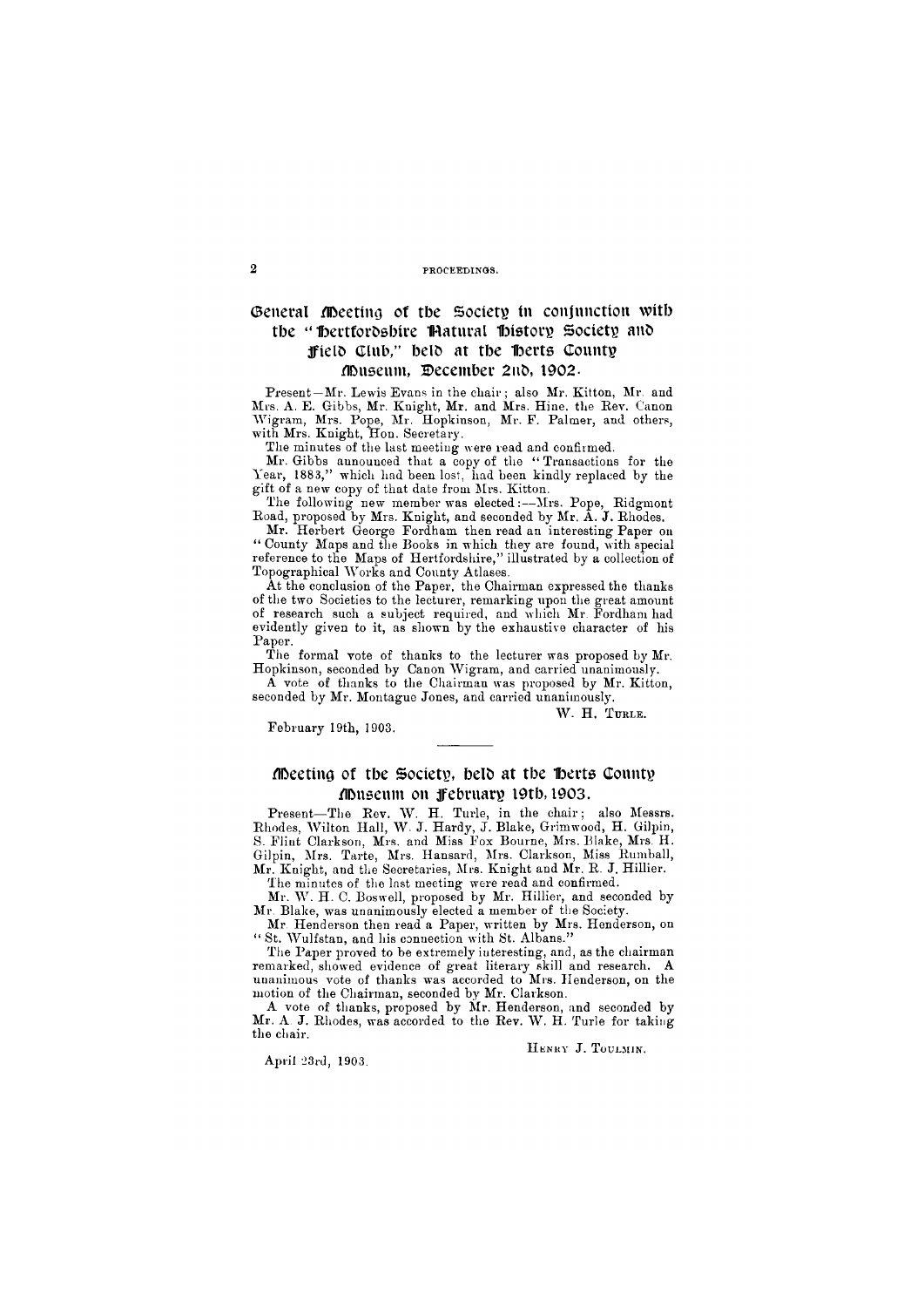### P**ROCEEDINGS. 3**

### The Emmal Meeting of the Society, beld at the Toerts County Museum, on April 23rd, 1903.

Present—H. J. Toulmin, Esq.. in the chair; also Messrs. A. E. Ekins, A. Whitford Anderson, F. G. Kitton, A. E. Gibbs, F. W. Kinnier Tarte, J. F. Knight, the Hon. Secretaries, Mrs. M. C. Knight and Mr. R. J. Hillier, and many others.

The minutes of the last meeting were read and confirmed.

The Treasurer's Balance Sheet was presented and passed.

The Secretaries' Report as to the number of meetings and membership was also presented, and considered satisfactory.

The following resolution was moved by Mr. A. E. Ekins, and carried unanimously:—" To add to Rule 3—'and any Secretary of the Society, who shall have held office for five years, shall be eligible for election at an Annual General Meeting as a life member, and shall be considered to have compounded for all subsequent subscriptions to the Society.'"

A letter from Mr. Page was read regretting that owing to ill-health, he was obliged to resign his post as Secretary, and the said resignation was accepted with deep regret.

The following officers were elected for the ensuing year :-

A letter was read from the Secretary of the East Herts Society, suggesting that this Society should subscribe to certain excavations taking place in the eastern part of the county. It was decided that sufficient had been done in mentioning the subject.

President: The Very Rev. the Dean of St Albans ; Vice-Presidents: Lord Cranborne, Sir John Evans, the Earl of Yerulam, and Ernest N. Wix, Esq. Committee: A. E. Gibbs, Esq , C. H. Ashdown, Esq , Dr. Wyatt Wingrave, S. Flint Clarkson, Esq , A. J. Rhodes, Esq , F. W. Kinnier Tarte, Esq., J. F. Knight, Esq., F. G. Kitton, Esq. Treasurer: H. J. Toulmin, Esq. Secretaries: Robert J. Hillier, Esq., Mrs. Maude C. Knight, E. Stanley Kent, Esq. Auditor: G. N. Marten, Esq.

A most interesting Paper, very well illustrated by lantern slides, made by the author, was read by Mr. A. Whitford Anderson, of Watford, on "Some Ornamental Carvings in Herts Churches."

The Paper was throughout most excellent, and gave many evidences of the large amount of trouble and care which had been taken by Mr. Anderson in preparing it, and it was very highly commended. After the paper, a vote of thanks was proposed by Mr. Flint Clarkson, seconded by Mr. Kitton, to Mr. Anderson for his excellent paper. and carried unanimously. After Mr. Anderson had suitably replied, votes of thanks were also accorded to Mr. Ashdown and Mr. Briggs for their management of the lantern. FRANK BEAL.

Under the new Rule, Mr. Page was proposed by Mr. Toulmin as a life member, and his election was carried unanimously.

It was mentioned that Mr. Page had presented the Society with a copy of his Paper on "The St. Albans School of Mural Painting," which was accepted with thanks by the Committee.

Dec. 11th, 1903.